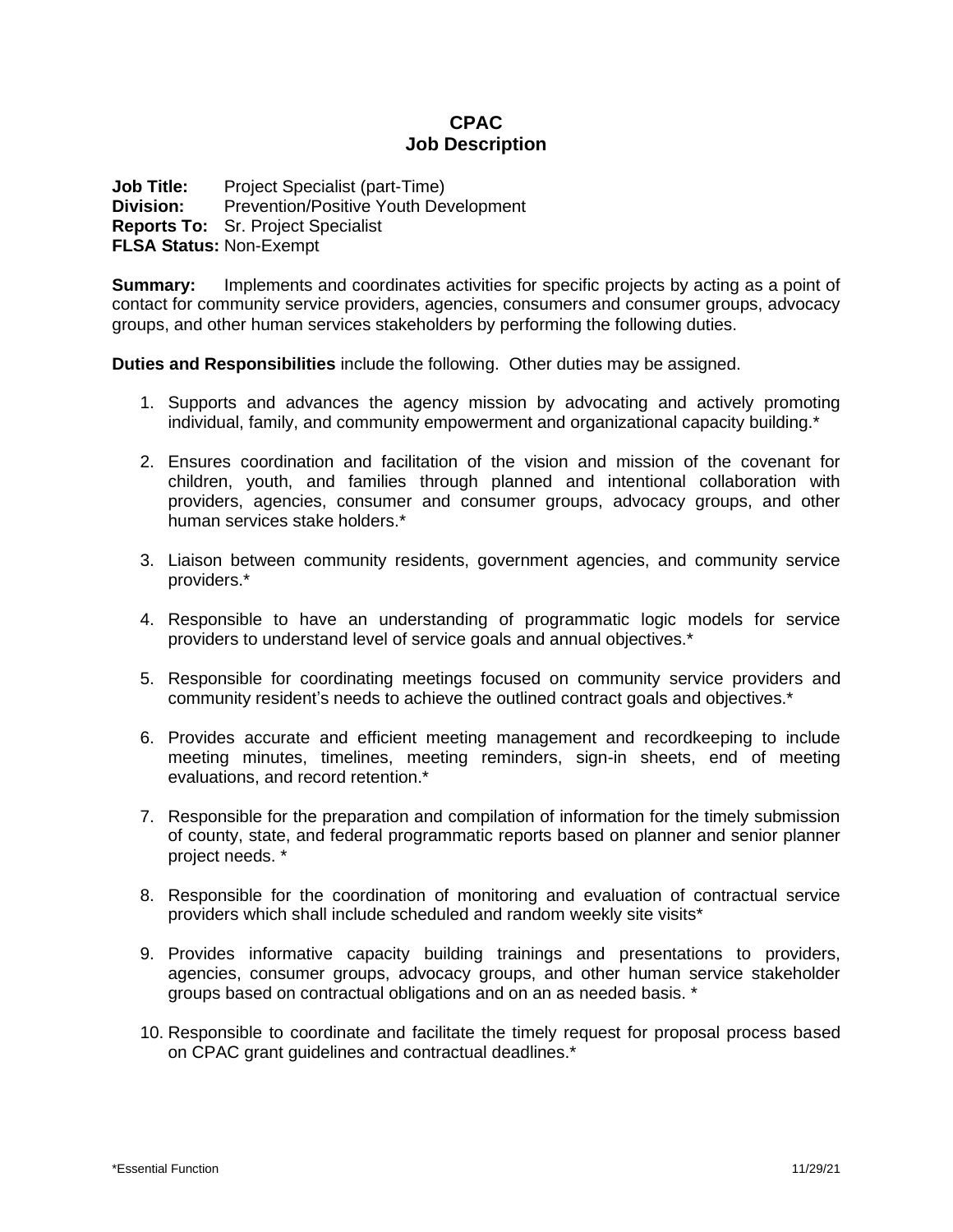- 11. Responsible to attend and participate in internal team and staff meetings, federal, state, county, township, and regional meetings based on current contract and CPAC needs.\*
- 12. Maintains work areas and departmental systems in a neat and orderly condition to ensure smooth operations.\*
- 13. Represents CPAC to the community in a professional manner.\*
- 14. Responds to all email, phone messages, and correspondence in a timely manner.\*
- 15. Communicates in a clear and concise manner via verbal or written form with department employees and other groups to ensure comprehension.\*
- 16. Supports CPAC with MAP preparation and monitoring.
- 17. Performs other related duties as assigned.

#### **Qualifications:**

To perform this job successfully, an individual must be able to perform each essential duty satisfactorily. The requirements listed below are representative of the knowledge, skill, and/or ability required. Reasonable accommodations may be made to enable individuals with disabilities to perform the essential functions.

#### **Language Ability:**

Ability to read, analyze, and interpret general business periodicals, professional journals, technical procedures, or governmental regulations. Ability to write reports, business correspondence, and procedure manuals. Ability to effectively present information and respond to questions from groups of managers, clients, customers, and the general public.

### **Math Ability:**

Ability to calculate figures and amounts such as discounts, interest, commissions, proportions, percentages, area, circumference, and volume. Ability to apply concepts of basic algebra and geometry.

### **Reasoning Ability:**

Ability to solve practical problems and deal with a variety of concrete variables in situations where only limited standardization exists. Ability to interpret a variety of instructions furnished in written, oral, diagram, or schedule form.

#### **Computer Skills:**

To perform this job successfully, an individual should have knowledge of Microsoft Publisher, Microsoft PowerPoint, word processing software, spreadsheet software, internet software, project management software, and contact management systems.

#### **Education/Experience:**

Associate's degree (A. A. / A. S.) or equivalent from two-year college or technical school; and four to six years related experience and/or training; or equivalent combination of education and experience.

# **Certificates and Licenses:**

Valid driver's license